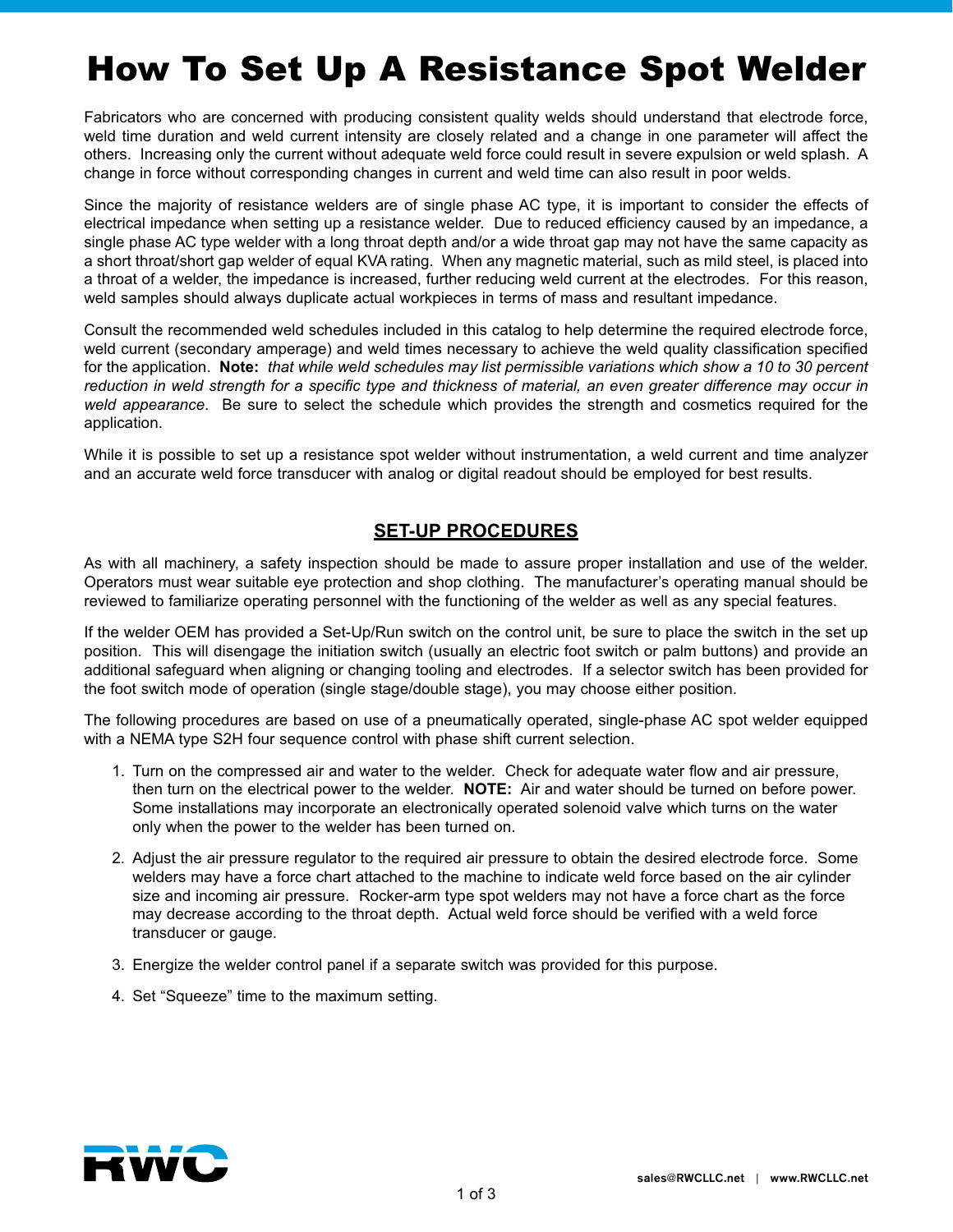- 5. Adjust "Weld" time (also referred to as weld count or heat time) sequence to the recommended setting for the type and thickness of material to be welded.
- 6. Set "Hold" time sequence to provide adequate time for the hot weld nugget to cool while held under the electrode force.
- 7. Set "Repeat" switch to non-repeat position.
- 8. Consult welder OEM's operating manual or specification sheet to determine nominal maximum weld current which can be produced at the throat depth you are using. The maximum rated current should exceed the amount needed to produce the weld quality specified for your application. The actual maximum current will be affected by any increase or decrease in primary line voltage. Connecting a 220 volt welder to a 208 volt primary electrical supply would decrease the rated maximum weld current by 5%.
- 9. If the welder transformer is equipped with a tap switch, adjust the tap to the position which approximates the required weld current output and set phase shift at 50%.

If a tap switch is not provided (controls that contain phase shift weld current regulation have in many cases, eliminated the need for tap switches and series parallel switches), adjust the control's phase shift to the percentage which corresponds to the weld current needed. **CAUTION: Since welder OEM's usually measure maximum weld current output in short circuit without a workpiece between the electrodes, actual "working weld current" will be less and should be verified with a weld current analyzer, which is available from RWC.**

- 10. Place the "Weld/No Weld" switch into the "No-Weld" position.
- 11. If so equipped, use the electrode alignment valve to bring the electrodes together without air pressure. Check the electrode alignment and stroke. Electrodes should meet squarely. Unlike other metal working machinery, a resistance welder should not operate at the end of it's stroke. A short stroke will deliver full force in accordance with the cylinder size and air line pressure. The stroke should be set as short as possible to minimize pinch points, yet allow the workpiece to be fed into the welder.

## **NOTE: IT IS THE RESPONSIBILITY OF THE USER TO PROVIDE ALL NECESSARY GUARDS AND SHIELDING. MAKE SURE THAT FINGERS, CLOTHING OR OTHER ITEMS ARE IN THE CLEAR AND AWAY FROM ALL PINCH POINTS.**

- 12. If applicable, place the welders "Run/Set-up" switch in the "Run" position.
- 13. Initiate and operate the welder through a complete sequence with parts between the electrodes. Check tip alignment, downstroke and upstroke speeds and adjust the speed control valve if necessary. Excessively fast downstroke speeds can cause "hammering" of the electrodes resulting in the deformation of the electrode face and reduce tip life. Slow speeds may require longer squeeze time and will in turn slowdown operation.
- 14. Place the "Weld-No Weld" switch in the "Weld" position.
- 15. Place a sample workpiece between the electrodes, exercising care to keep fingers, clothing, etc. in the clear. The sample should duplicate the actual welding conditions regarding material type, thickness and impedance in the welder throat.
- 16. Initiate and sequence the welder. Check the weld current and time analyzer to determine actual current and time. If the analyzer shows a lower or higher current than desired, adjust the phase shift accordingly. Increase in 1% increments. Repeat this step until you obtain as close as possible the required weld current. Do not weld over a previous weld. Use a different sample workpiece.